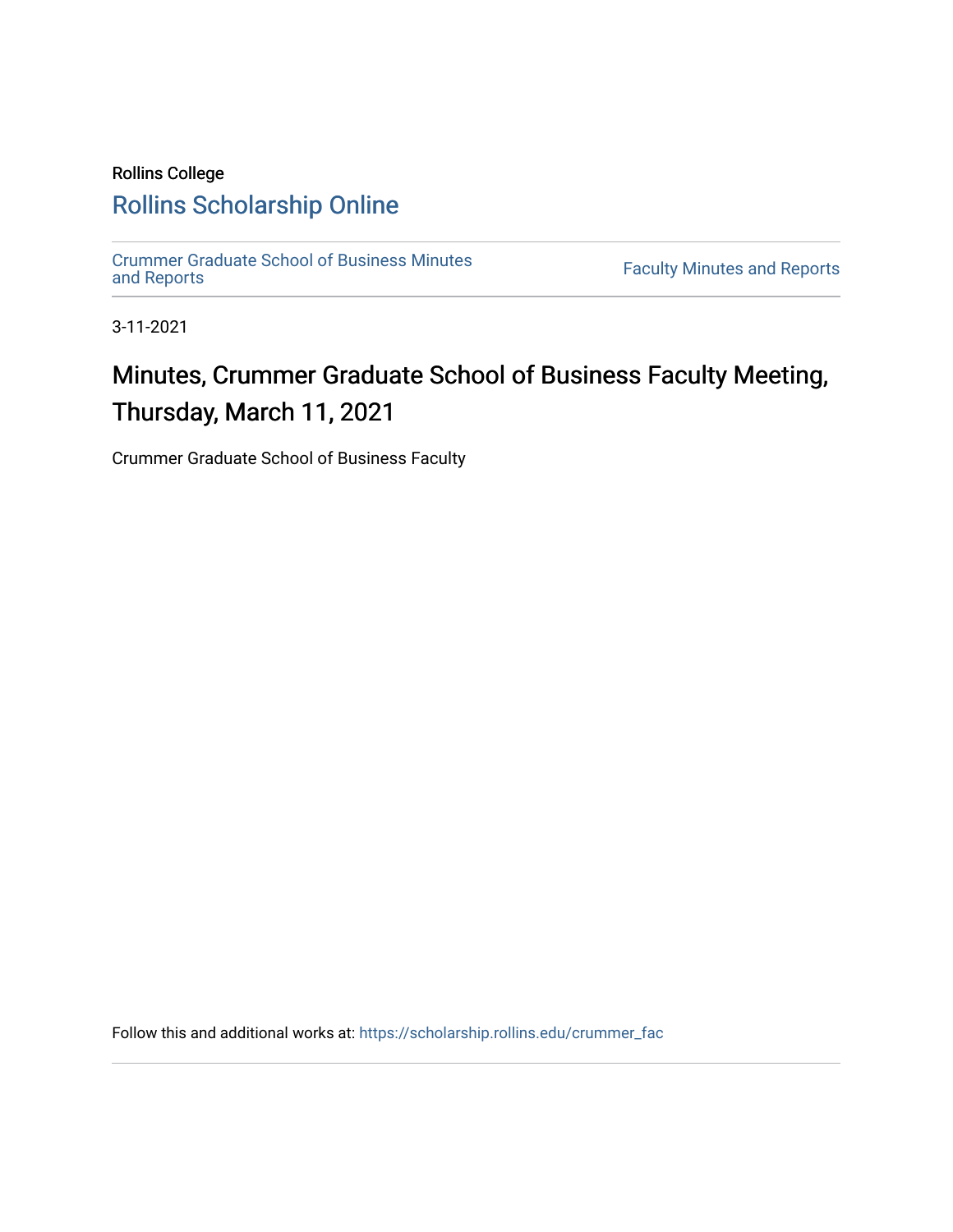#### **Roy E. Crummer Graduate School of Business Rollins College Crummer Faculty Meeting Minutes March 11, 2021 Crummer 107 or Via ZOOM 10:00am – 11:30am**

Attendees: Nana Amoah, Dan Biller, Mary Conway Dato-on, Deborah Crown, Henrique Correa, Dean Deborah Crown, Kim Jentsch, Jim Johnson, Mark Johnson, Ginger Killian, Halil Kiymaz, Tracy Kizer, Misty Loughry, Greg Marshall, Peter McAlindon, Kyle Meyer, Tracy Perry, Bill Seyfried, Koray Simsek, Keith Whittingham, Keenan Yoho

# **Approval of Minutes (approved unanimously)**

# **Enrollment Update…………………………………………Deborah Crown and Craig Kaufman**

- Slides presented with updates on enrollment and retention (see slide for details)
- Data-Driven Approach: information shared
- Diversity Dashboard shared

# **MBA Curriculum Committee (Presentation Shared)……………….………..…..Koray Simsek**

#### **Syllabus for ENT 613 up for approval**

- Class: ENT 613 Raising Capital for Entrepreneurial Ventures (Professor Grimm)
- Course approved unanimously

#### **ENT-FIN Concentration: Electives List Updates Proposal**

- Add ENT613 to the list of electives for a Finance concentration
- Add FIN607 to the list of electives for an ENT concentration
- Motion accepted unanimously

#### **Aol Process Updates and Proposal**

- See presentation for details
- Crummer MBA AoL Process/Methodology shared
	- o Define
	- o Align
	- o Assess
	- o Enhance
- PMBA AoL Process Updates (Proposal)
	- o Proposed mapping for PMBA shared
	- o Proposal accepted unanimously

Reminder: If you have not done so already, please submit your syllabus for spring 2021 (on Canvas)

# **Cellphone Policy and Handbook Update**